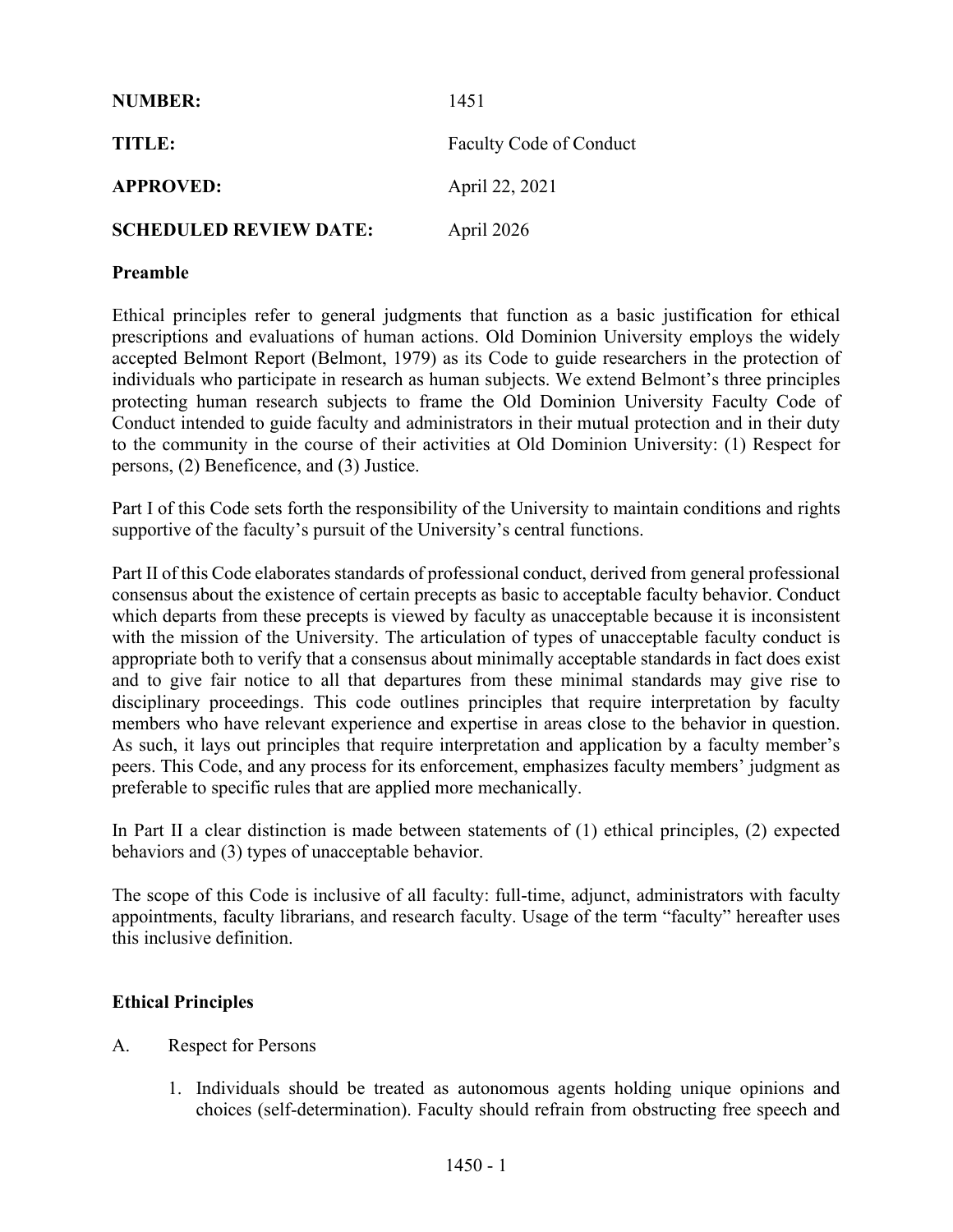other legally protected rights and refrain from obstructing each other's actions that are not harmful to others.

2. Due to their position, status, or circumstance some faculty may have diminished autonomy and require additional protections in order to uphold the principle of respect.

### B. Beneficence

- 1. Do no harm is a fundamental ethical principle guiding researchers, physicians, and the like. Faculty should refrain from actions that injure, damage, or otherwise expose each other to harm.
- 2. A corollary principle is ethical faculty should conduct themselves in ways that seek to maximize personal benefits for each other, that is, to act in the best interests of each other.

#### C. Justice

According to Belmont, an injustice occurs "when some benefit to which a person is entitled is denied without good reason or when some burden is imposed unduly" (p. 5). Benefits and burdens should be distributed fairly among faculty, and the criteria determining assignment of benefits and burdens should be transparent, with redress processes clear and respected. Differential treatment should be justified. Ethical faculty and administrators should conduct themselves in ways that maximize fairness and justice for each other.

In summary, faculty members are expected to conduct themselves in a manner, both on campus and in the community, that is in consonance with the University's reputation as an institution of high ethical values. At the same time, the University affirms and protects faculty members' rights to academic freedom, freedom of expression, and due process.

# **I. Responsibilities of the University**

# Responsibilities of the University - Rights of Faculty

As an institution of higher learning, a major responsibility of the University and its academic community is to support faculty members in their teaching, learning, research, and professional service activities and to protect them in these functions. The authority to discipline faculty members derives from the shared recognition by the faculty and the University that discipline may sometimes be necessary to preserve conditions hospitable to these pursuits. In outlining expected behavior of its faculty, the University acknowledges that all expectations and discipline of departures from these expectations must be done respecting each faculty member's fundamental rights to Academic Freedom<sup>[1](#page-1-0)</sup>, Freedom of Expression<sup>[2](#page-1-1)</sup>, Due Process, and other legal requirements.

<span id="page-1-0"></span><sup>1</sup> University Policy 1403: Academic Freedom

<span id="page-1-1"></span><sup>2</sup> University Policy 1011: Statement on Freedom of Expression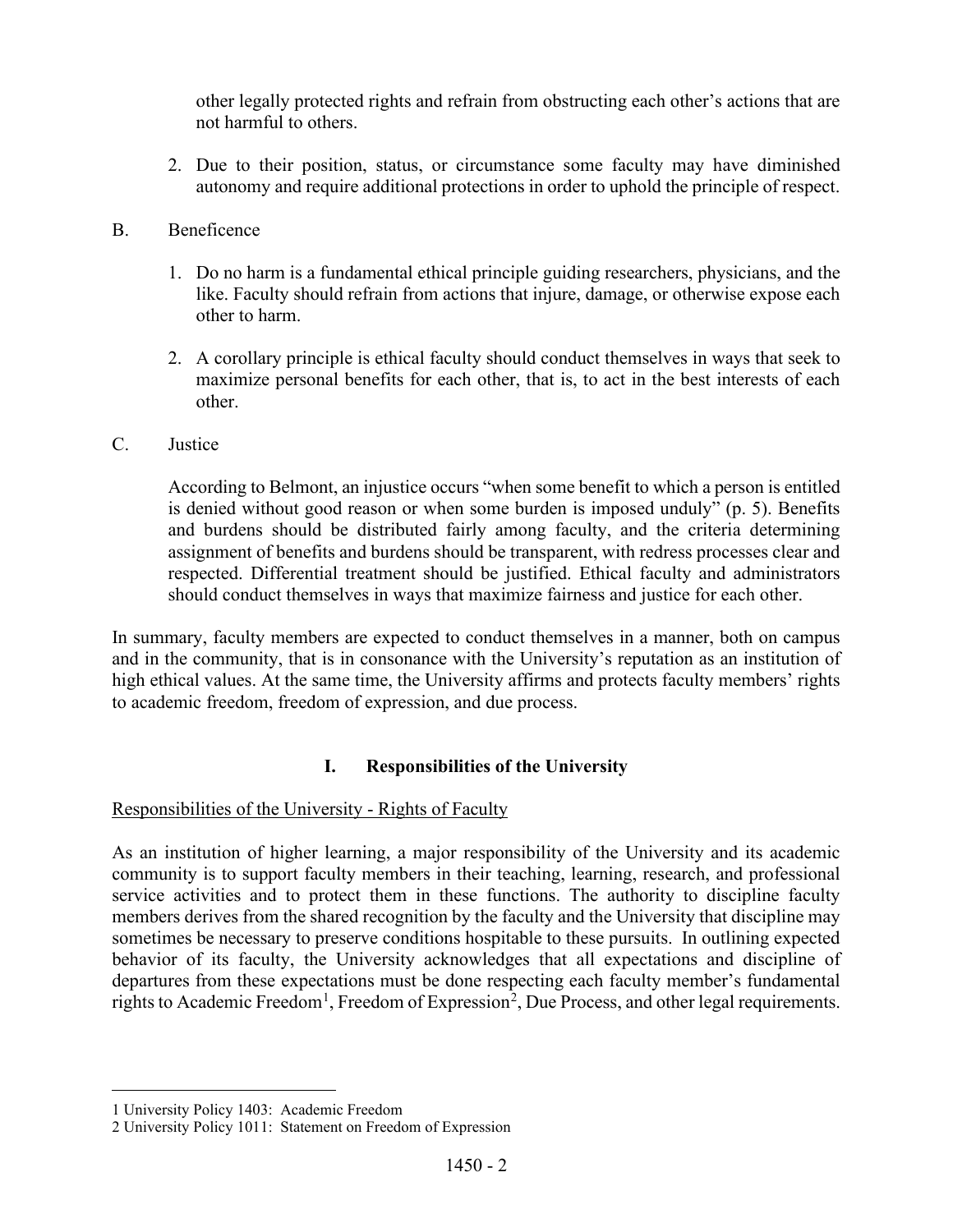Examples of how faculty members enact these rights include, but are not limited to:

- A. Free inquiry and exchange of ideas;
- B. Presenting controversial material relevant to a course of instruction and the faculty member's expertise;
- C. Addressing any matter of institutional policy or action when acting as a member of the faculty;
- D. Participation in the governance of the University, as provided in the Bylaws and Policies and Procedures of the Board of Visitors and the regulations of the University, including:
	- 1. approval of course content and manner of instruction;
	- 2. establishment of requirements for matriculation and for degrees;
	- 3. appointment, reappointment, tenure and promotion of faculty;
	- 4. selection of chairs of departments and certain academic administrators;
	- 5. discipline of members of the faculty, and the formulation of rules and procedures for discipline of students;
	- 6. establishment of norms for teaching responsibilities and for evaluation of both faculty and student achievement; and
	- 7. determination of the forms of departmental governance.
- E. When appropriate, being evaluated or judged by one's colleagues, in accordance with fair procedures and due process, in matters of promotion, reappointment, tenure, and discipline, solely on the basis of the faculty members' professional qualifications and professional conduct.

# **II. Responsibilities of the Faculty**

This listing of faculty responsibilities, ethical principles, and types of expected and unacceptable behavior is organized around the individual faculty member's relation to teaching and students, to scholarship, to the University, to colleagues, and to the community. Since University discipline, as distinguished from other forms of administrative actions, should be reserved for faculty misconduct that is either serious in itself or is made serious through its repetition, or its consequences, the following general principle is intended to govern all instances of its application.

University discipline under this Code may be imposed on a faculty member only for conduct which is not justified by the ethical principles and which impairs the University's central functions as set forth in the Preamble. To the extent that violations of University policies mentioned in the examples below are not also inconsistent with the ethical principles, these policy violations may not be independent grounds for imposing discipline as defined herein. The guiding ethical principle for each section and examples of expected and unacceptable conduct are listed below. Examples of expected conduct listed below illustrate the standards of behavior, whereas examples of unacceptable conduct illustrate conduct that may be presumptively subject to University discipline. Other types of serious misconduct, not specifically enumerated herein, may nonetheless be the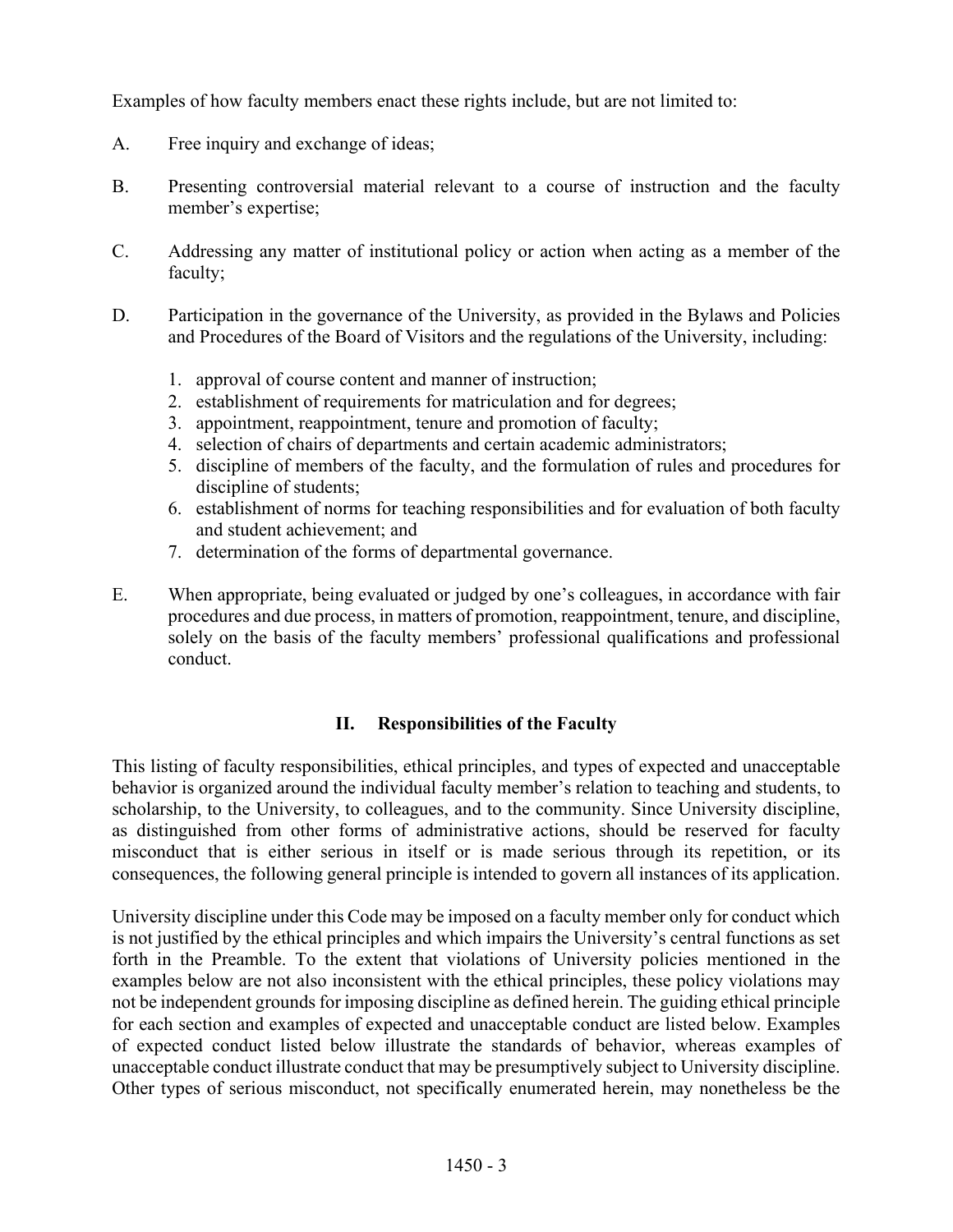basis for disciplinary action if they also violate ethical standards of conduct<sup>[3](#page-3-0)</sup> or professional ethics<sup>[4](#page-3-1)</sup>.

# Faculty's Responsibilities for Teaching and Students

Ethical Principles. "As teachers, professors encourage the free pursuit of learning in their students. They hold before them the best scholarly and ethical standards of their discipline. Professors demonstrate respect for students as individuals and adhere to their proper roles as intellectual guides and counselors. Professors make every reasonable effort to foster honest academic conduct and to ensure that their evaluations of students reflect each student's true merit. They respect the confidential nature of the relationship between professor and student. They avoid any exploitation, harassment, or discriminatory treatment of students. They acknowledge significant academic or scholarly assistance from them. They protect their academic freedom." (AAUP Statement, 1966; Revised, 2009)

The integrity of the relationship between faculty and students is the foundation of the University's educational mission. This relationship vests considerable trust in the faculty member, who, in turn, bears authority and accountability as mentor, educator, and evaluator. The unequal institutional power inherent in this relationship heightens the vulnerability of the student and the potential for coercion. The pedagogical relationship between faculty member and student must be protected from influences or activities that can interfere with learning consistent with the goals and ideals of the University. Whenever a faculty member is or will be responsible for academic supervision of a student, a personal relationship between them of a romantic or sexual nature, even if consensual, is inappropriate. Any such relationship jeopardizes the integrity of the educational process. Faculty members are expected to treat students with respect, providing guidance and mentoring in a manner that avoids verbally abusive interactions. **In this section, the term student refers to all individuals, whether undergraduates, graduate students, postdoctoral fellows, or other trainees, under the academic supervision of faculty.**

- A. Encourage student learning both in and out of the classroom;
- B. Demonstrate respect for students as individuals;
- C. Adhere to their roles as intellectual guides and counselors;
- D. Foster honest academic conduct;
- E. Ensure that faculty evaluations of students reflect the students' true merit;
- F. Acknowledge students' significant academic or scholarly contributions in publications, presentations, and other scholarly endeavors;
- G. Protect students' academic freedom;

<span id="page-3-0"></span><sup>3</sup> University Policy 1002: Code of Ethics

<span id="page-3-1"></span><sup>4</sup> University Policy 1404: Professional Ethics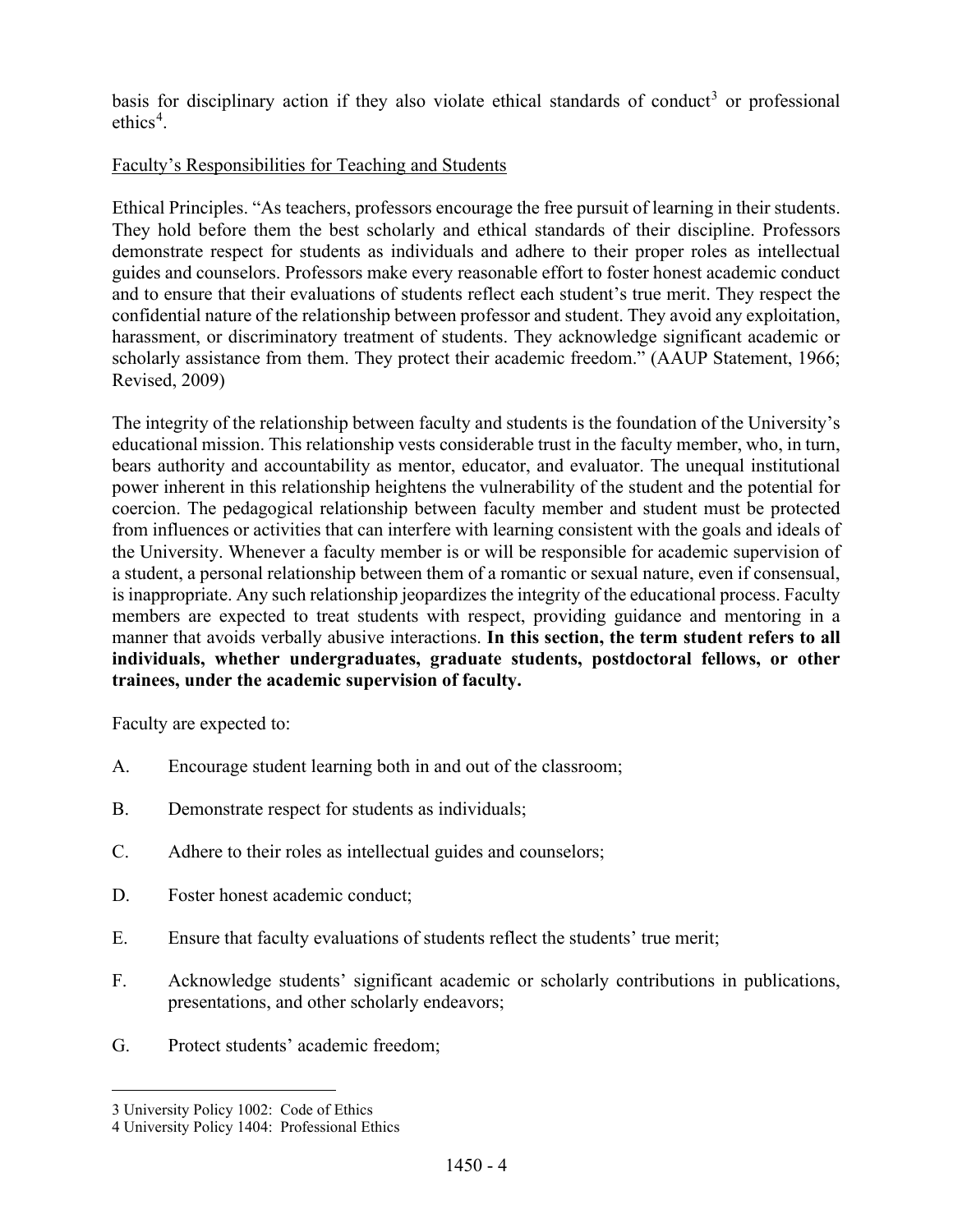- H. Avoid or appropriately manage dual relationships with students in a manner that respects their autonomy and the rights of other students;
- I. Where relevant, disclose conflicts of interest;
- J. Meet the responsibilities of instruction and refrain from:
	- 1. arbitrary denial of access to instruction;
	- 2. significant intrusion of material unrelated to the course;
	- 3. evaluation of student work by criteria not directly reflective of course performance;
	- 4. delay in evaluating student work that is excessive and beyond course and departmental standards.
- K. Abide by university policies governing discrimination<sup>[5](#page-4-0)</sup>;
	- 1. sexual violence and sexual harassment;
	- 2. nondiscrimination against students on the basis of disability;
	- 3. participating in, tolerating, or abetting disruption, interference, or intimidation in the classroom;
	- 4. verbal abuse or harassment of a student.
- L. Refrain from entering into a romantic or sexual relationship with any student for whom a faculty member has, or should reasonably expect to have in the future, academic responsibility (instructional, evaluative, or supervisory);
- M. Refrain from exercising academic responsibility (instructional, evaluative, or supervisory) for any student with whom a faculty member currently has or has previously had a romantic or sexual relationship. Note: A faculty member should reasonably anticipate future academic responsibility of this nature (instructional, evaluative, or supervisory) for (1) students whose academic program will require them to enroll in a course taught by the faculty member, (2) students known to the faculty member to have an interest in an academic area within the faculty member's academic experience, or (3) any student for whom a faculty member must have academic responsibility (instructional, evaluative, or supervisory) in the pursuit of a degree.

#### Faculty's Responsibilities for Scholarship

Ethical Principles. "Professors, guided by a deep conviction of the worth and dignity of the advancement of knowledge, recognize the special responsibilities placed upon them. Their primary responsibility to their subject is to seek and to state the truth as they see it. To this end professors devote their energies to developing and improving their scholarly competence. They accept the obligation to exercise critical self-discipline and judgment in using, extending, and transmitting knowledge. They practice intellectual honesty. Although professors may follow subsidiary interests, these interests must never seriously hamper or compromise their freedom of inquiry." (AAUP Statement, 1966; Revised, 2009)

<span id="page-4-0"></span><sup>5</sup> University Policy 1005: Discrimination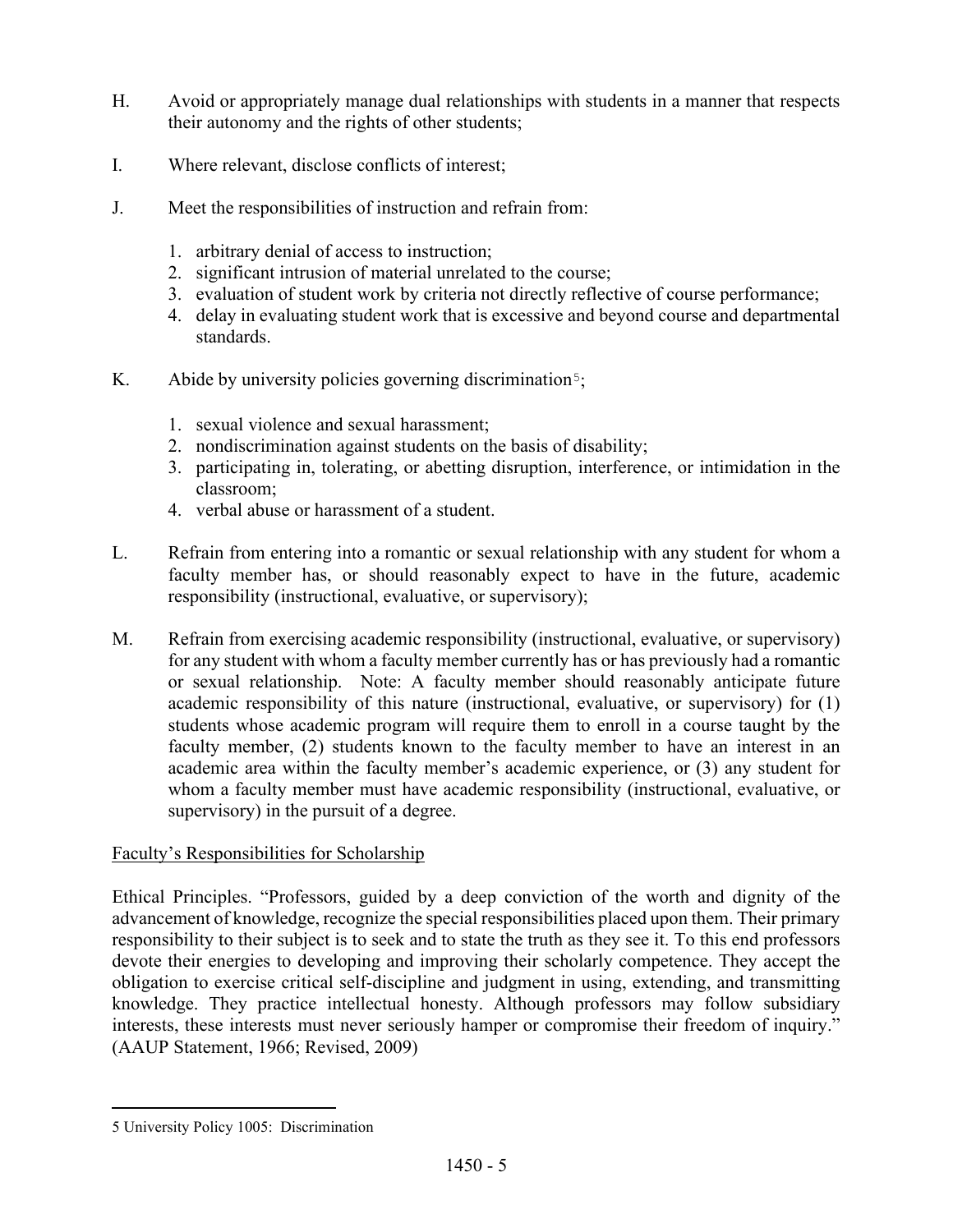Faculty are expected to:

- A. Practice intellectual and academic honesty in all interactions with students, colleagues, and academic communities, observe the canons of intellectual honesty and avoid research misconduct and/or intentional misappropriation of the writings, research, and findings of others;
- B. Accurately acknowledge the scholarly contributions of colleagues, students, other trainees, and relevant institutions and affiliations in work that is shared with the larger community;
- C. Practice scholarly activities within their bounds of expertise, making the distinction between public statements of expertise and non-expert personal opinion;
- D. Where relevant, disclose conflicts of interest;
- E. For full-time faculty members or part-time faculty members whose primary scholarly work was done at Old Dominion University, to acknowledge Old Dominion University as their primary institutional affiliation.

#### Faculty's Responsibility to the University

Ethical Principles. "As members of an academic institution, professors seek above all to be effective teachers and scholars. Although professors observe the stated regulations of the institution, provided the regulations do not contravene academic freedom, they maintain their right to criticize and seek revision. Professors give due regard to their paramount responsibilities within their institution in determining the amount and character of work done outside it. When considering the interruption or termination of their service, professors recognize the effect of their decision upon the program of the institution and give due notice of their intentions." (AAUP Statement, 1966; Revised, 2009)

- A. Seek above all to be effective teachers and scholars;
- B. Observe the stated regulations of the institution, provided the regulations do not contravene academic freedom;
- C. Maintain their right to criticize and seek revision of the institution's regulations;
- D. Give due regard to their paramount responsibilities within their institution in determining the amount and character of the work done outside it;
- E. When considering the interruption or termination of their service, professors recognize the effect of their decision upon the program of the institution and give due notice of their intentions. They do not engage in activities that may disrupt future research or instruction, such as deleting online course content from University-managed servers.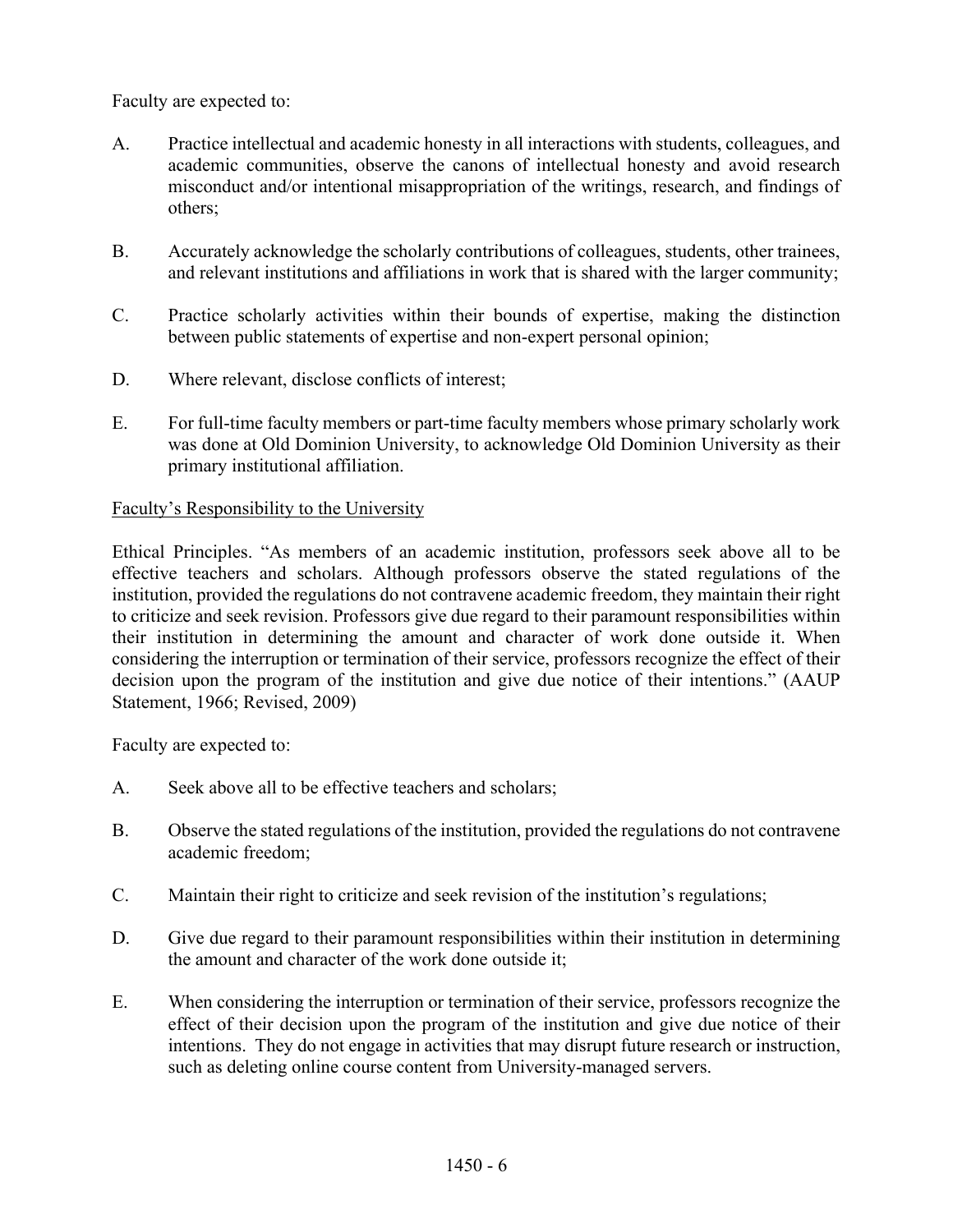- F. Observe or abide by university policies and rules governing:
	- 1. intentional disruption of functions or activities sponsored or authorized by the University;
	- 2. incitement of others to disobey or disrupt functions or activities sponsored or authorized by the University;
	- 3. unauthorized use of University resources or facilities for personal, commercial, political, or religious purposes;
	- 4. forcible detention, threats of physical harm to, or harassment of another member of the University community, that interferes with that person's performance of University activities;
	- 5. the professional conduct of faculty, including but not limited to policies applying to research, outside professional activities, conflicts of commitment, clinical practices, violence in the workplace, and whistleblower protections.

# Faculty's Responsibility to Colleagues

Ethical Principles. "As colleagues, professors have obligations that derive from common membership in the community of scholars. Professors do not discriminate against or harass colleagues. They respect and defend the free inquiry of associates, even when it leads to findings and conclusions that differ from their own. Professors acknowledge academic debt and strive to be objective in their professional judgment of colleagues. Professors accept their share of faculty responsibilities for the governance of their institution." (AAUP Statement, 1966; Revised, 2009)

- A. Respect and defend the free inquiry of associates, in a manner that respects the Commonwealth of Virginia's workplace policies;
- B. Show due respect for the opinions of others;
- C. Acknowledge academic obligations;
- D. Strive to be objective in their professional judgment of colleagues;
- E. Accept their share of faculty responsibilities for the governance of their institution;
- F. Where relevant, disclose conflicts of interest;
- G. Make evaluations of the professional competence of faculty members using criteria directly reflective of professional performance;
- H. Act without discrimination or harassment, in violation of University policy and ethical standards;
- I. Act without violation of the University policy, including the pertinent guidelines, applying to non-discrimination against faculty on the basis of disability;